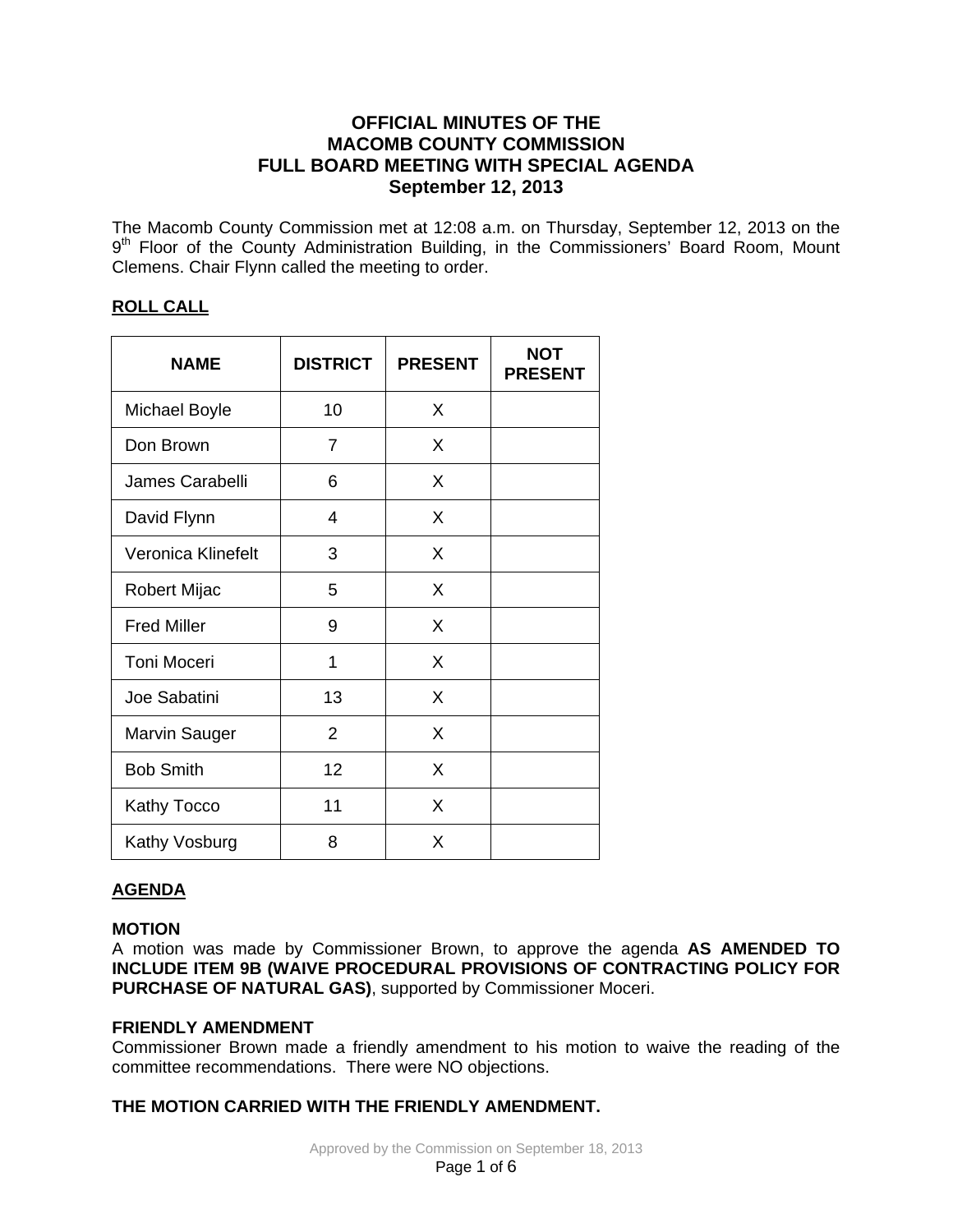## **PUBLIC PARTICIPATION**

**None** 

#### **CORRESPONDENCE FROM THE EXECUTIVE** None

## **APPOINTMENT**

## Board Appointment:

## **Substance Abuse Advisory Council**

1 reappointment; 3 year term ending 08/31/16:

## **MOTION**

**R13-222** A motion was made by Commissioner Brown, to approve the reappointment of Mark Koroi to the Substance Abuse Advisory Council for a three year term expiring August 31, 2016, supported by Commissioner Tocco.

# **THE MOTION CARRIED.**

## **HEALTH AND HUMAN SERVICES COMMITTEE MEETING – September 9, 2013**

The reading of the recommendation from the Health & Human Services Committee was waived and a motion was made by Chair Moceri, supported by Vice-Chair Boyle, to adopt the committee recommendation.

**R13-223** Waive the County Charter, Section 10.6.2, to authorize Steven C. Gold, Director of the Macomb County Department of Health & Community Services, to rehire Maureen Cicola on a temporary part-time basis, not to exceed 20 hours per week and not to exceed 26 weeks (520 hours); Futher, a copy of this Board of Commissioners' action is directed to be delivered forthwith to the Office of the County Executive. **(Record NO vote for Miller)**

## **THE MOTION CARRIED.**

# **GOVERNMENT OPERATIONS – September 9, 2013**

No report

**JUSTICE & PUBLIC SAFETY – September 10, 2013**

No report

## **ECONOMIC DEVELOPMENT – September 11, 2013**

No report

## **FINANCE COMMITTEE MEETING – September 12, 2013**

The reading of the recommendations from the Finance Committee was waived and a motion was made by Chair Miller, supported by Vice-Chair Moceri, to adopt the committee recommendations.

**R13-224** Adopt the FY 2014 Comprehensive General Appropriations Ordinance, as amended; Further, a copy of this Board of Commissioners' action is directed to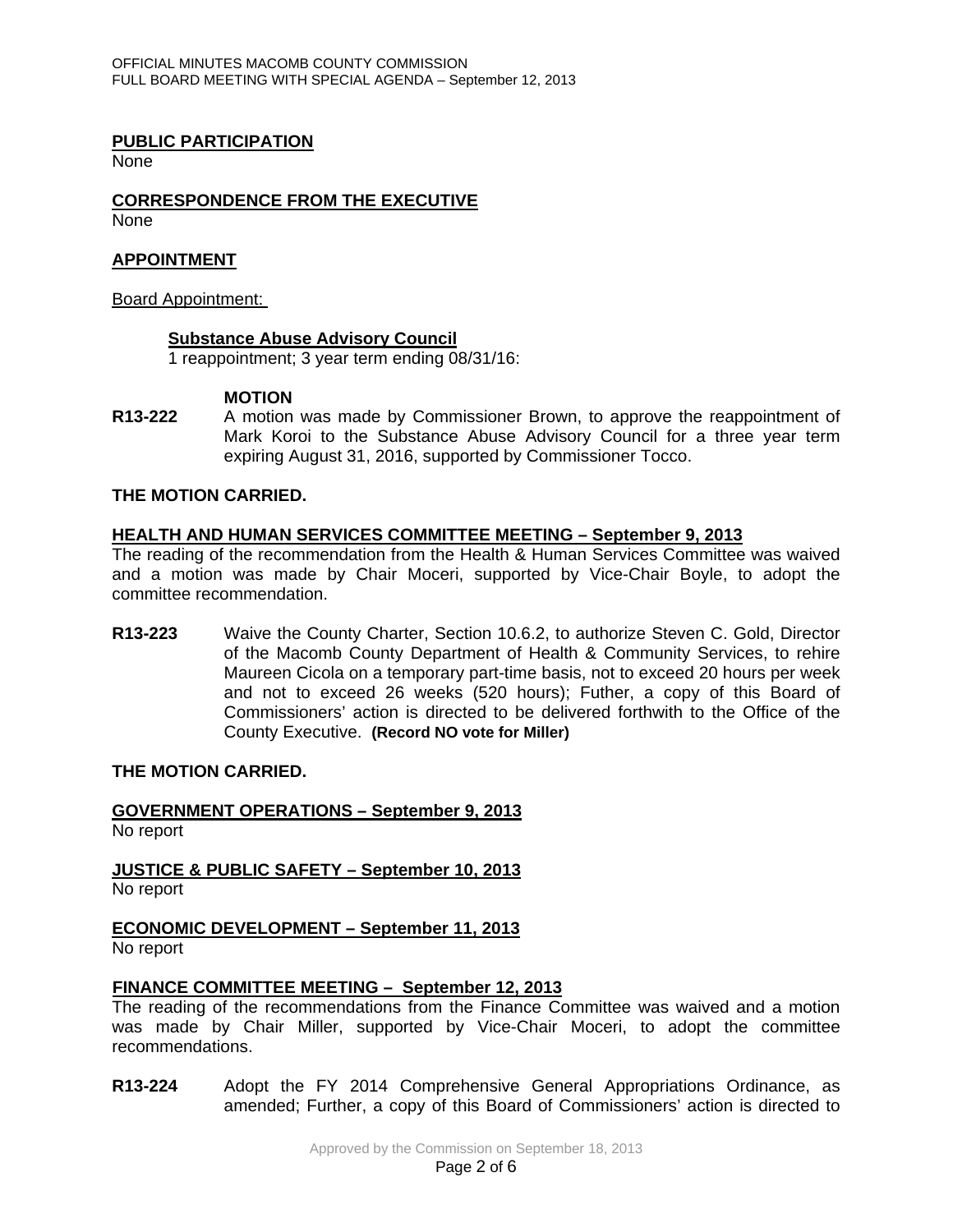be delivered forthwith to the Office of the County Executive. (**Record Carabelli NO vote)** 

- **R13-225** Approve an increase in the In-Kind Revenues and Expenditures line items in the budget of MCCSA's Home Delivered Meals-Additional Resources Fund for Fiscal Year 2012/2013 in the amount of \$15,000; MCCSA further requests that this approval be for this amount and the amount equal to in-kind donations in the fourth quarter of Fiscal Year 2012/2013; Further, this budget action addresses budgetary issues only. It does not constitute the Commission's approval of any County contract. If a contract requires Commission approval under the County's Contracting Policy or the County's Procurement Ordinance, such approval must be sought separately; Further, a copy of this Board of Commissioners' action is directed to be delivered forthwith to the Office of the County Executive.
- **R13-226** Approve the MCCSA Head Start Food Service contract with Local Education Agency (LEA), Fitzgerald Public Schools, in the amount of \$37,279; Further, a copy of this Board of Commissioners' action is directed to be delivered forthwith to the Office of the County Executive.
- **R13-227** Approve the MCCSA Head Start Food Service contract with Local Education Agency (LEA), Fraser Public Schools, in the amount of \$53,808.21; Further, a copy of this Board of Commissioners' action is directed to be delivered forthwith to the Office of the County Executive.
- **R13-228** Approve an amendment to the Health Department 2012/13 Fiscal Grant Fund by decreasing expenses in the Personnel category in the total amount of \$259,906 and increasing expenses in the Supplies and Services category in the amount of \$91,252 and in the Internal Services category in the amount of \$163,282; the remaining amount of \$5,373 is accounted for with minor expense increases in other categories; this transfer of expenses affects 5 state-funded programs and no County dollars are involved; Further, this budget action addresses budgetary issues only. It does not constitute the Commission's approval of any County contract. If a contract requires Commission approval under the County's Contracting Policy or the County's Procurement Ordinance, such approval must be sought separately; Further, a copy of this Board of Commissioners' action is directed to be delivered forthwith to the Office of the County Executive.
- **R13-229** Authorize the Health Department/Animal Shelter to accept a \$100,000 grant from PetSmart Charities, Inc., to pay expenses for spay and neuter sterilization surgeries on 2,200 owned and free-roaming cats that reside in Mount Clemens and northeast Clinton Township; Further, this budget action addresses budgetary issues only. It does not constitute the Commission's approval of any County contract. If a contract requires Commission approval under the County's Contracting Policy or the County's Procurement Ordinance, such approval must be sought separately; Further, a copy of this Board of Commissioners' action is directed to be delivered forthwith to the Office of the County Executive.
- **R13-230** Approve an amendment to the agreement that was approved on May 9, 2011, extended on August 15, 2012 (Amendment #1) and January 15, 2013 (Amendment #2); Amendment #3 will extend the agreement through October 31, 2013 and move existing monies within the grant to allow for the beach water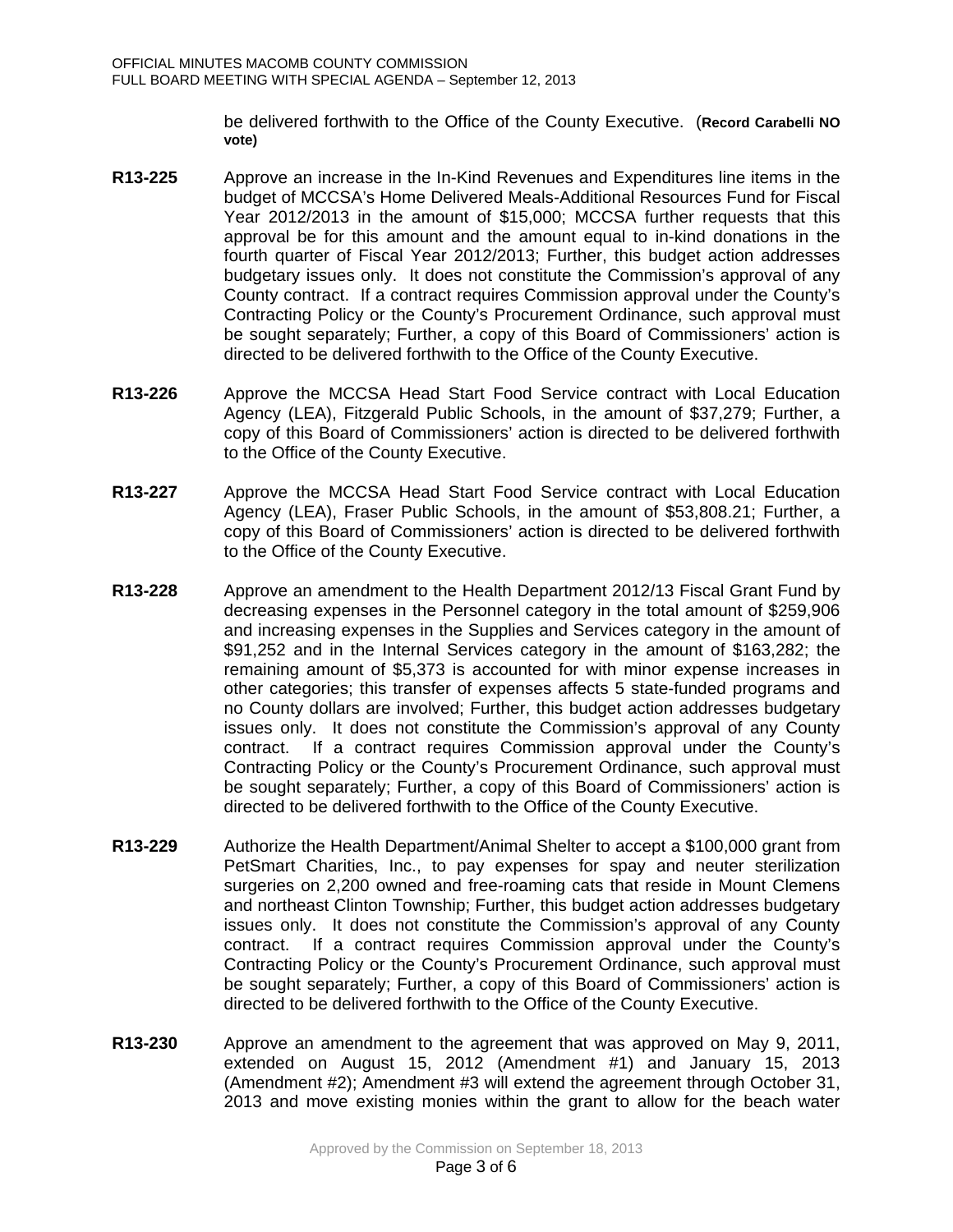testing for the summer of 2013; Further, a copy of this Board of Commissioners' action is directed to be delivered forthwith to the Office of the County Executive.

**R13-231** Approve the appointment of the law firm of Martin Bacon and Martin to represent the County defendants in three separate litigations entitled Darren Clay v James Randlett and Macomb County, Roderick Murriel v James Randlett and Macomb County and Robert Boekema v James Randlett and Macomb County; Further, a copy of this Board of Commissioners' action is directed to be delivered forthwith to the Office of the County Executive.

## **THE MOTION CARRIED.**

## **RESOLUTION**

# **MOTION**

A motion was made by Commissioner Mijac, to adopt the following Resolution, supported by Commissioner Smith.

**R13-232** Affirming Macomb County's support for the Southeast Michigan Summit 2013 (offered by Board Chair; recommended by Economic Development Committee on 09-11-13)

# **THE MOTION CARRIED.**

## **MOTION**

**R13-233** A motion was made by Commissioner Vosburg to waive the procedural provisions of the Contracting Policy and authorize the Purchasing Department to submit for signature to the Office of the County Executive the lowest and best qualified bidder's contract for the purchase of natural gas for all County buildings, supported by Commissioner Carabelli.

## **FRIENDLY AMENDMENT**

Commissioner Carabelli made a friendly amendment to add that the item is to be brought before the Finance Committee on September 18, 2013 and Commissioner Vosburg accepted the friendly amendment.

# **THE MOTION CARRIED WITH THE FRIENDLY AMENDMENT.**

## **PROCLAMATIONS**

## **MOTION**

A motion was made by Commissioner Miller, to adopt the following Proclamations in their entirety, supported by Commissioner Carabelli.

Commissioner Vosburg asked to separate Item B. There were NO objections.

- **R13-234** Proclaiming September 2013 as National Recovery Month in Macomb County (offered by Moceri; recommended by Health & Human Services Committee on 09-09-13)
- **R13-235** Proclaiming September 2013 as Senior Center Month in Macomb County (offered by Moceri & Miller; recommended by Health & Human Services Committee on 09-09-13)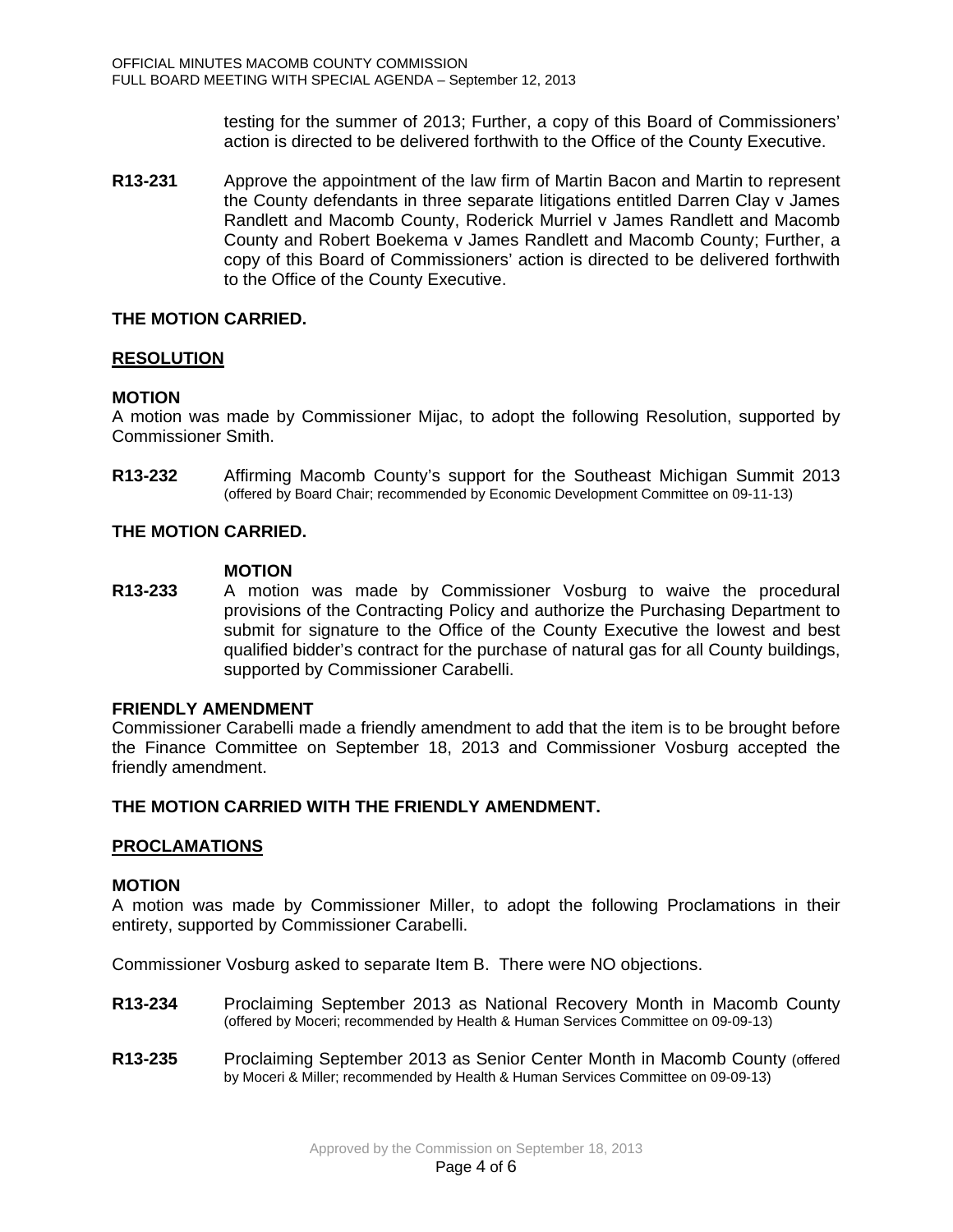# **THE MOTION CARRIED.**

**SEPARATED MOTION**<br>**R13-236** A motion was made by **R13-236** A motion was made by Commissioner Miller to proclaiming October 24, 2013 as Food Day in Macomb County (offered by Moceri & Tocco; recommended by Health & Human Services Committee on 09-09-13), supported by Commissioner Moceri. **THE MOTION CARRIED. (Record Brown, Vosburg, Sabatini and Carabelli NO votes.)**

## **NEW BUSINESS**

None

## **PUBLIC PARTICIPATION**

Cherie Ross Jordan, CARE of Southeast Michigan, 31900 Utica Road, Fraser Commissioner Miller introduced two political science college students from Germany.

# **ROLL CALL**

| <b>NAME</b>          | <b>DISTRICT</b> | <b>PRESENT</b> | NOT<br><b>PRESENT</b> |
|----------------------|-----------------|----------------|-----------------------|
| <b>Michael Boyle</b> | 10              | X              |                       |
| Don Brown            | 7               | X              |                       |
| James Carabelli      | 6               | X              |                       |
| David Flynn          | 4               | X              |                       |
| Veronica Klinefelt   | 3               | X              |                       |
| Robert Mijac         | 5               | X              |                       |
| <b>Fred Miller</b>   | 9               | X              |                       |
| <b>Toni Moceri</b>   | 1               | X              |                       |
| Joe Sabatini         | 13              | X              |                       |
| <b>Marvin Sauger</b> | $\overline{2}$  | X              |                       |
| <b>Bob Smith</b>     | 12              | X              |                       |
| <b>Kathy Tocco</b>   | 11              | X              |                       |
| Kathy Vosburg        | 8               | X              |                       |